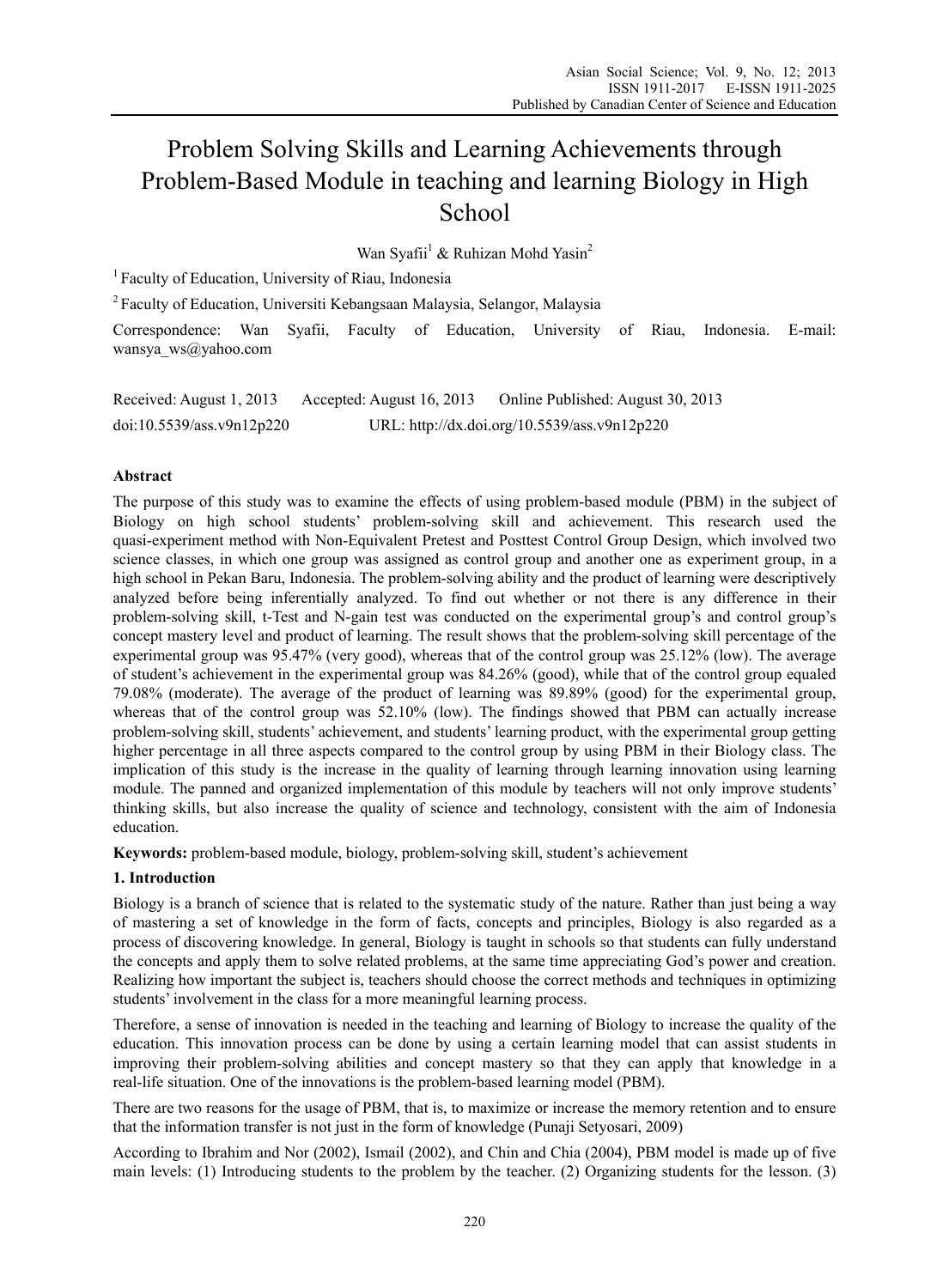Guiding and facilitating individual or group research. (4) Building and presenting the findings. (5) Analyzing and evaluating the whole problem-solving process.

In PBM, students are responsible of their own learning and are required not to depend too much on their teacher. PBM creates students who are independent and can continue to have a lifelong learning on their own. Teachers act more like a tutor or a facilitator to guide students through the learning process. As students progress, teachers' guidance will become less and less. PBM learning process is due to the complexity of the problems in the real world. This fact is used by teachers and learners alike as a motivation to use and integrate the information that they obtain, to remember and apply it so that they can solve the problems that they will face in the future. PBM was designed to challenge students to optimize their creative and critical thinking skill (CCTS) and effectively solve problems (Kiranawati, 2007).

PBM was designed to prepare students to relate the content of the lesson to the real world situation, and solve problems through activities and investigations based on the theories, concepts and principles that they have learned (Chin & Chia, 2004; Evi Suryawati, 2006; Shipra Vaidya, 2009; Ibrahim & Nur, 2002). It was also designed to help students develop the thinking and communication skills to succeed (Duch & Groch, 2001), while the unstructured problems in PBM help them to increase their cognitive process and improve their reviewing skills (Chin & Chia 2005) and also help them to be able to fulfill the demand caused by the era of information technology and globalization (Mohd Ali, 2008). Through this method, real life problems can be presented to students in a relevant way. Students actively participate in groups to solve problems as teachers just act as a facilitator in the construction of their knowledge. Teachers centralize their attention to helping students to achieve the self-directed learning skill (Pasek 2008). This method encourages active learning and fosters critical, reflective and receptive thinking (Desmita, 2006; Liliasari, 2000; Nabishah et al., 2009) and students are able to know what and why they are learning what they are learning in the construction of their knowledge (Chin & Chia, 2004). Graduates from PBM School also possess better interpersonal, problem solving, independent learning and information accessing skill. According to a research done by Simranjet (2010), PBM integrated with ICT can have more positive impact on the Biology subject, especially in generic skills such as problem solving skill, communication skill and student's attitude. Natrah Mohamad (2012) stated that PBM impacts beginner and advanced learners differently, and also it can lessen the gap that exists between these two groups, thus helping the beginner learners to learn better.

# **2. Statement of the Problem**

This research focused more on the issue of teachers, trained in either national or Riau district level, who still use conventional way of teaching like lectures in which the lesson is still centralized and dominated by the teacher, causing students to become passively involved. This causes students to feel like learning Biology is nothing but memorizing notes. Students' learning outcomes are more focused on the cognitive ability rather than the process. In some schools, the teachers even ignore some of the competency-based contents provided in the text book and less attention is given to problem solving skills. Teachers are still unable to create a lesson that could actively involve students in the learning process. Based on the current scenario of the science education, researcher of the current study has felt the need to examine the implementation of PBM in a way that has been entrusted by the government.

# **3. Literature Review**

# *3.1 Problem-Based Learning Model (PBM)*

PBM is a learning model that is used to stimulate students' thinking to a higher level, and centralize around real-world problems which include learning how to learn (Ibrahim & Nur, 2002). This accords with the recommendation made by the College of Education, University of Washington (2001), which stated that the usage of real-life problems as a context for students' thinking can help them not only solve problems, but also grasp the essential knowledge and concepts. PBM is also one of the lesson techniques that can be taught using the Contextual Learning Model.

Chin and Chia (2004) put forth the idea of five steps in implementing PBM, adapted from Sharan and Sharan (1989), which includes: (1) Identifying the problem studied (2) exploring the scope of the problem (3) guiding students in doing scientific research (4) combining the findings, and (5) presenting the findings, evaluation by teachers and self-reflection. These five levels are all problem-based.

However, Ibrahim and Nur (2002) and Ismail (2002) have introduced another five main levels of PBM, adapted from Arends (1997): Teacher (1) introduces students to problem, in which teacher explains the objectives of learning, the materials needed and motivates his/her students (2) Organizes students for the learning, in which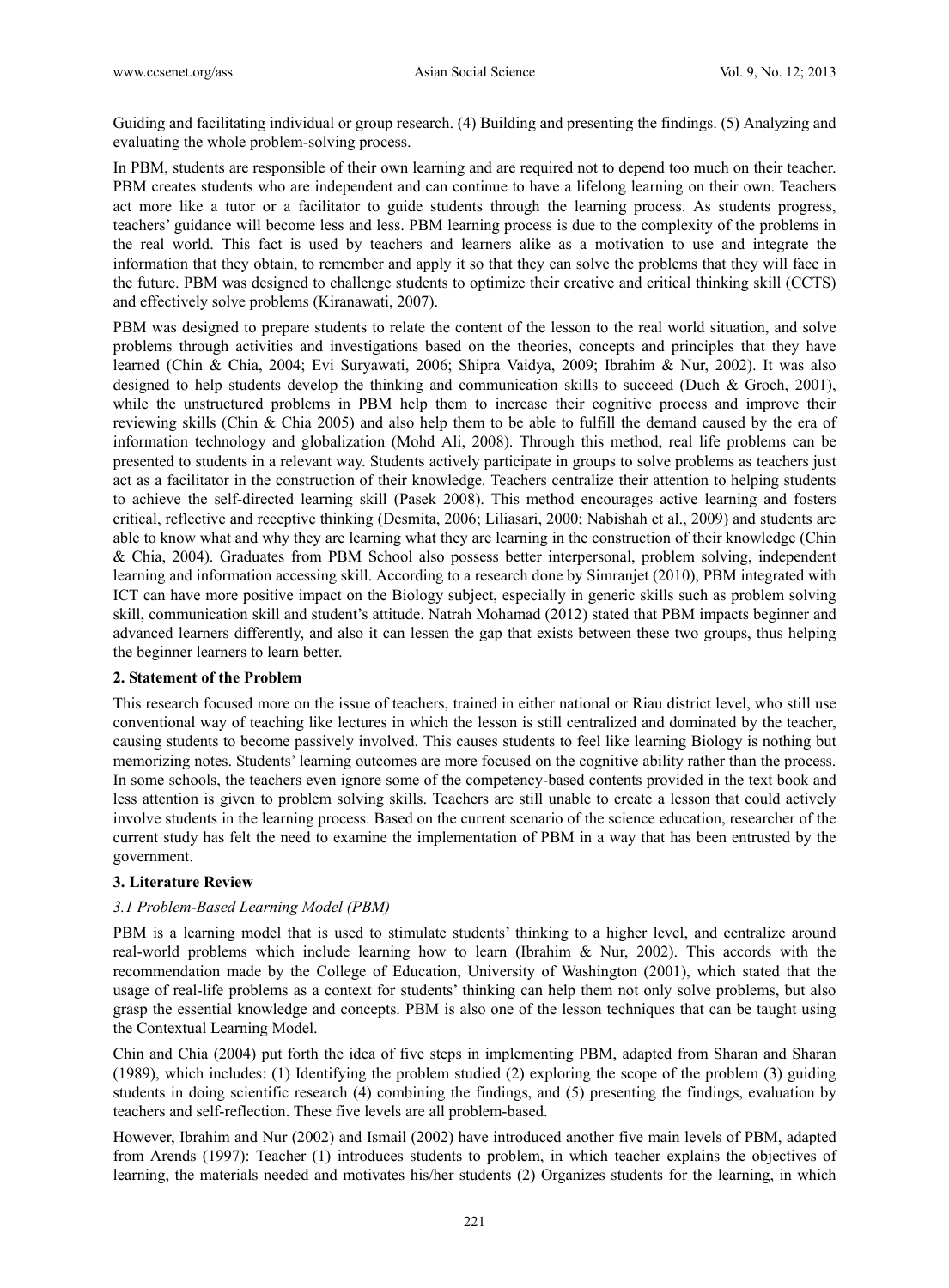teacher helps them define and organize the learning task (3) Guides individual or group research, in which teacher guides the students to collect the suitable information, carry out the research to obtain the answer and solve problem (4) Builds and presents findings, in which teacher helps the students to document their research in the form of report etc, and (5) Analyzes and evaluates problem-solving process, in which the teacher helps the students to do a reflection and evaluate their research and the process they used.

PBM does not suggest that teachers provide as much input for their students as they can. Instead, the idea behind PBM is to help students to boost their thinking, problem-solving and intellectual skills, like learning what it feels like to be a grownup through simulation and role-playing.

Problem-solving skill is one of the basic skills, which needs to be nurtured in students. This skill can be developed through practice (Susilo, 2003) so that students can be trained at a higher level to have excellent thinking skills, and be able to justify with proofs and find other alternatives to solve problems (Browne & Keeley, 1990). According to Ruggiero (1988), thinking is a mental activity that can help round up and solve problems and make decisions. In other words, to think is to find answers to questions in order to achieve some sort of understanding regarding a concept and meaning. Problem solving is the highest and more complex level of learning. The thinking process in problem solving requires skills to process and organize the obtained information to utilize it in the problem solving process. Possessing a problem solving skill means that the person is able to think critically, logically and creatively.

Mastering a concept or learning content is very significant in the continuity of a learning process. The ability to fully understand and master a concept is the fundamental often used by educators in carrying out the learning process. The learning process will be much smoother once the students are able to grasp the mastery (Syah, 2006). The mastery of concept in Biology lesson can be measured by a test and the result can be known by the number of technical questions that are answered correctly. Sudijono (2003) stated that cognitive evaluation is the perfect measuring device for knowing the level of understanding that an individual has towards the mastery.

# **4. Research Objectives**

This research was carried out to examine the effectiveness of problem-based module on students' problem-solving skills, achievement, and product of learning after the teaching and learning session are done.

# **5. Methodology**

This study was conducted in one high school in Pekanbaru involving participants from two classes, where one group was assigned as control group and another one as experiment group. Quasi-experiment method was chosen with Non-Equivalent Pretest and Posttest Control Group Design, modified and simplified as shown in the table below:

| Group            | Pre-test | Treatment                | Post-test |
|------------------|----------|--------------------------|-----------|
| Experimental (E) | O.I      | ◢                        |           |
| Control $(C)$    | O.I      | $\overline{\phantom{0}}$ | O.2       |

Table 1. The design of the quasi-experiment study

K : Control group (conventional learning)

X : Treatment: learn problem-solving skill using PBM

E : Treated group (learn problem solving skill using PBM)

O.1 : Pre-test

O.2 : Post-test

The treatement group used the PBM in learning problem-solving skills with teacher's guidance. They used the PBM module as a guide in their teaching and learning session. Students are required to carry out the learning activities according to the task and activity sheets that contain problem solving activities and spaces that indicate the main steps in implementing PBM. Throughout theintervention, teachers acted as facilitator while students' learning activity was observed structurally using the obseravation sheet to monitor problem-solving skill mastery progress. The controlled group has learnt their Biology lesson using the conventional method of teaching, in which the teacher used the available lesson plan. The teaching method involved lectures and drills. Students used Biology text book and other reference books to guide them in the process of learning. Moreover, students also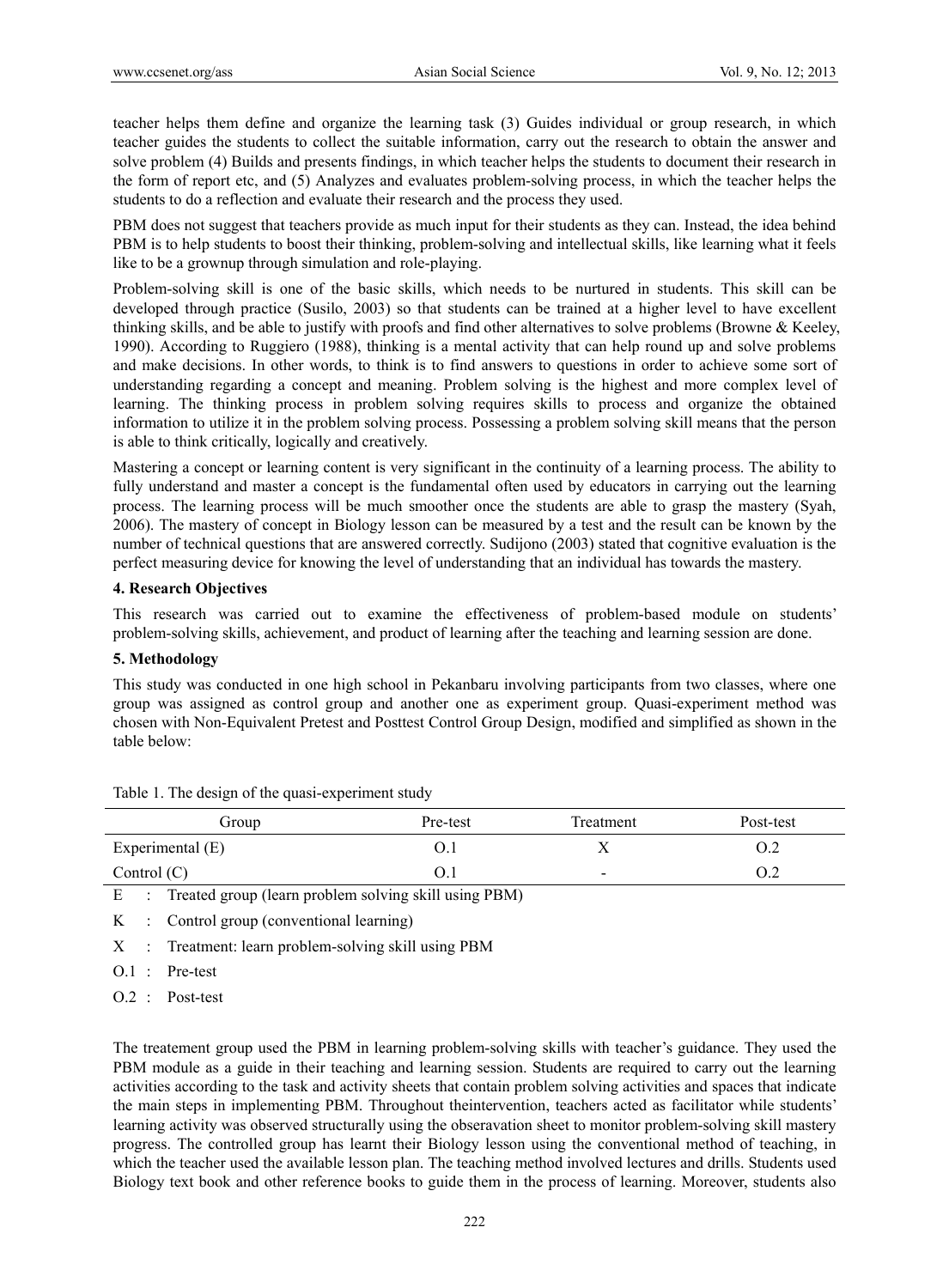carried out activities according to the syllabus. Students were not exposed whatsoever to the PBM model. Just like the treated group, they were also observed and their progress was monitored.

The indicators used in the observation include: (1) The ability to identify problems (2) The ability to gather datas (3) The ability to plan the solution (4) The ability to execute the plan to solve problem, and (5) The ability to evaluate the problme-solving process. The post-test was carried out after the T&L session to test the ability of students from both the treated and the control group.

The data is presented in both qualitative and quantitative form. Qualitative data was obtained form the observation sheet, which was quantified, whereas the quantitative data was obtained from the pre and post test. Data was analyzed using the SPSS software 18. Problem-solving ability and learning product were first analyzed descriptively, and then inferentially. To find out whether or not there is a difference in problem-solving skill, the achievement in mastering the concept and learning products between the experimental and control group was tested using t-test and N-gain.

#### **6. Results and Discussion**

# *6.1 The Effect of PBM on Learner's Problem-Solving Skill*

The average of the percentage of learners from the control and treatment group's problem-solving skill is as shown in the table below:

Table 2. The average percentage of problem solving abilities of SMAN 1 Pekanbaru students from the control and experimental group

|                                  |                            |              | Observation      |           |                |                 |              |
|----------------------------------|----------------------------|--------------|------------------|-----------|----------------|-----------------|--------------|
| Aspect<br>Group                  |                            | KD 3.1       |                  | KD 3.2    |                | Average $(\% )$ | Category     |
|                                  |                            | $\mathbf{1}$ | $\overline{2}$   | 3         | $\overline{4}$ |                 |              |
| $\rm I$                          | Experimental               | 91,1         | 100              | 99,2      | 100            | 97,57           | <b>BS</b>    |
|                                  | Control                    | 25           | 25               | 25        | 27,4           | 25,6            | K            |
| $\mathbf{I}$                     | Experimental               | 92,0         | 96,8             | 92,7      | 98,4           | 94,97           | <b>BS</b>    |
|                                  | Control                    | 25           | 25               | 25        | 25             | 25              | K            |
| $\rm III$                        | Experimental               | 89,5         | 90,3             | 89,5      | 96,8           | 91,52           | $\, {\bf B}$ |
|                                  | Control                    | 25           | 25               | 25        | 25             | 25              | K            |
| IV                               | Experimental               | 91,1         | 100              | 98,4      | 100            | 97,37           | <b>BS</b>    |
|                                  | Control                    | 25           | 25               | 25        | 25             | 25              | $\rm K$      |
| V                                | Experimental               | 96,8         | 94,4             | 96,8      | 96             | 95,90           | <b>BS</b>    |
|                                  | Control                    | 25           | 25               | 25        | 25             | 25              | K            |
| Average (%)                      | Experimental               | 92,1         | 96,3             | 95,3      | 98,2           | 95,48           |              |
|                                  |                            | <b>BS</b>    | <b>BS</b>        | <b>BS</b> | <b>BS</b>      | <b>BS</b>       | <b>BS</b>    |
|                                  | Control                    | 25           | 25               | 25        | 25,5           | 25,12           |              |
|                                  |                            | K            | K                | K         | K              | K               | $\rm K$      |
| Description:                     |                            |              |                  |           |                |                 |              |
| Ι                                | $=$ Problem Identification |              | $BS = Very good$ |           |                |                 |              |
| = Data Collection<br>$_{\rm II}$ |                            | B            | $=$ Good         |           |                |                 |              |

 $III = Planning$   $C = Modern$ 

 $V =$ Evaluation

KD 3.1 =Explaining the connection between the structure, function, process and the difference between the disease that can attack human muscle system.

KD 3.2 = Explaining the connection between the structure, function, process and the difference between the disease that can attack human circulatory system.

IV  $=$  Executing plan  $K = Low$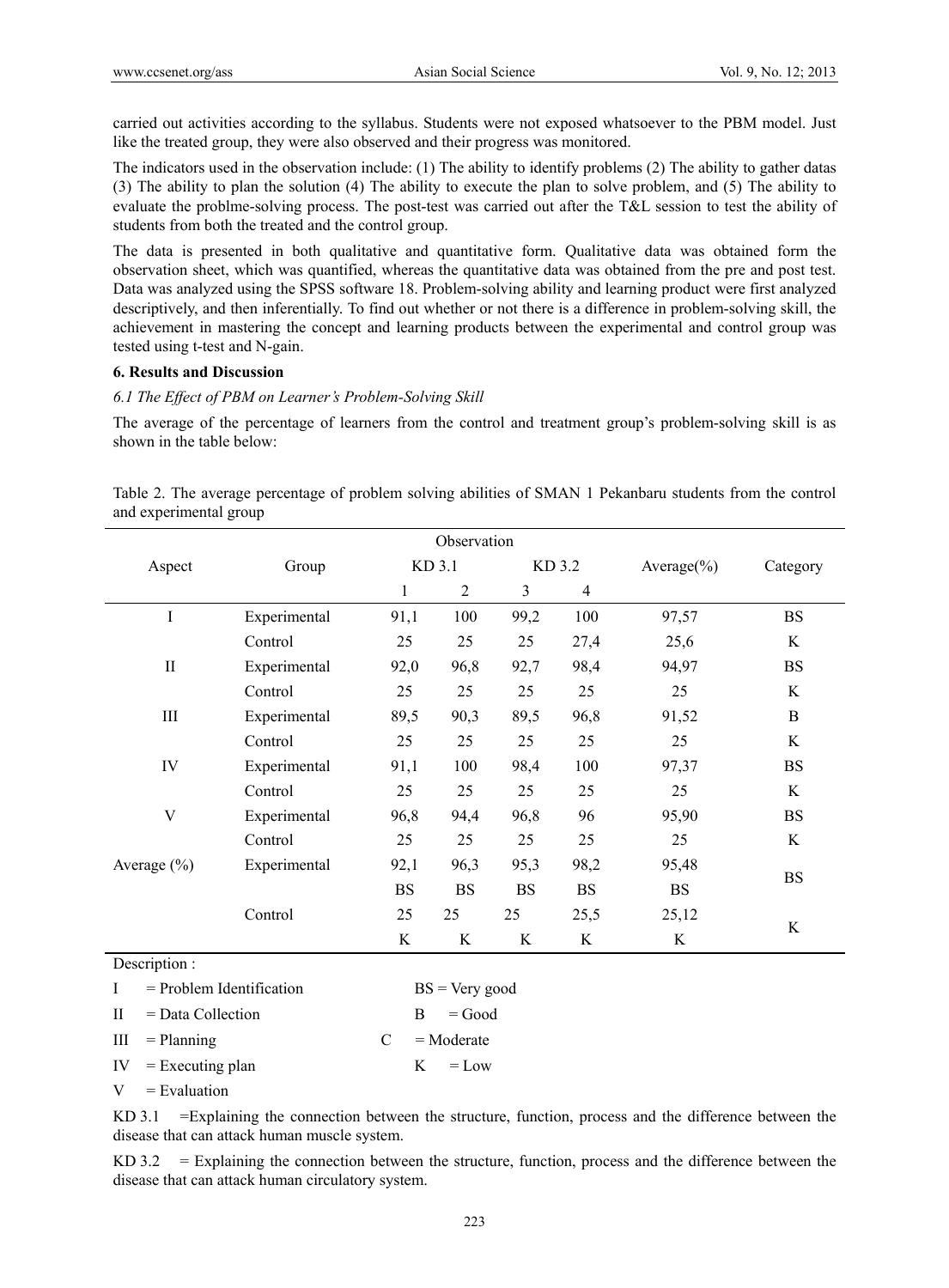Table 2 shows that there is a significant difference in students' problem solving abilities from both groups. The average percentage for the experimental group is higher (95.47%) than that of the control group (25.12%). This is because the lesson conducted for the control group was not directed towards problem solving activities and the aspects of problem solving. All the inputs were received from the teacher and students were not actively involved in the learning process. The experimental group, on the other hand, using the PBM model, was exposed to real-life problems and was required to solve them using sources such as books, internet and group discussion.

This means, through using PBM, students can experience problem solving themselves and this experience would hopefully one day assist them in facing the real world by applying the knowledge and steps that they have learned. Amir (2009) stated that the knowledge that you gain through self-discovery is more meaningful and is easier to apply in real life compared to the one you get from lectures or other people's explanation. In the same line, Trianto (2009) stated that trying to solve problems on your own makes the experience and knowledge more worth it.

To find out the difference between problem solving ability of the experimental and the control group, a t-Test was conducted and the findings can be seen in Table 3:

| Table 3. t-Test on the differences of problem solving ability between the experimental and the control group |  |  |
|--------------------------------------------------------------------------------------------------------------|--|--|
|                                                                                                              |  |  |

| Group              | Problem solving ability $(\% )$ | Category |
|--------------------|---------------------------------|----------|
| Experimental       | 95,48                           |          |
| Control            | 25,12                           |          |
| $t_{\text{total}}$ | $114.68*$                       |          |
| $t_{table}$        | 2,0                             |          |

Ket:  $* =$  significant

It can be seen from Table 3 that the problem solving ability of the experimental and control group differs significantly.

Using PBM model, students are trained to solve problems on their own, and teachers only act as a facilitator, introducing students to the problem and facilitating students' discussion and learning. Wayan Subagja (2003) stated that PBM is an innovative learning model that can act as a platform for students to be active in their learning. PBM allows students to solve problems using scientific method up to the point that students can learn something that is related to the problem. Crawford (2001) stated that problem solving can give students the experience of learning and increase their creativity in learning important concepts. Problem solving could also increase analytical thinking skills and communication and interaction within groups. Allen (2006) stated that the real-life problem solving skills provided by PBM can increase learner's motivation and learning could happen contextually and be useful, based on learner's basic knowledge. Somez and Lee (2003), on the other hand, stated that PBM challenges students to make efforts and try to solve the problems on their own and the stress is put on them or the group they are in. PBM promotes self-learning. The problems are guaranteed to trigger learner's curiosity by relating it to real-life situation.

# *6.2 The Effect of PBM in the Level of Concept Mastery*

To find out how well the students in both groups master their concepts, an N-gain test was conducted. The comparison of the results of the N-Gain test, per test and post test of both group are repsresented in the form of bar chart below.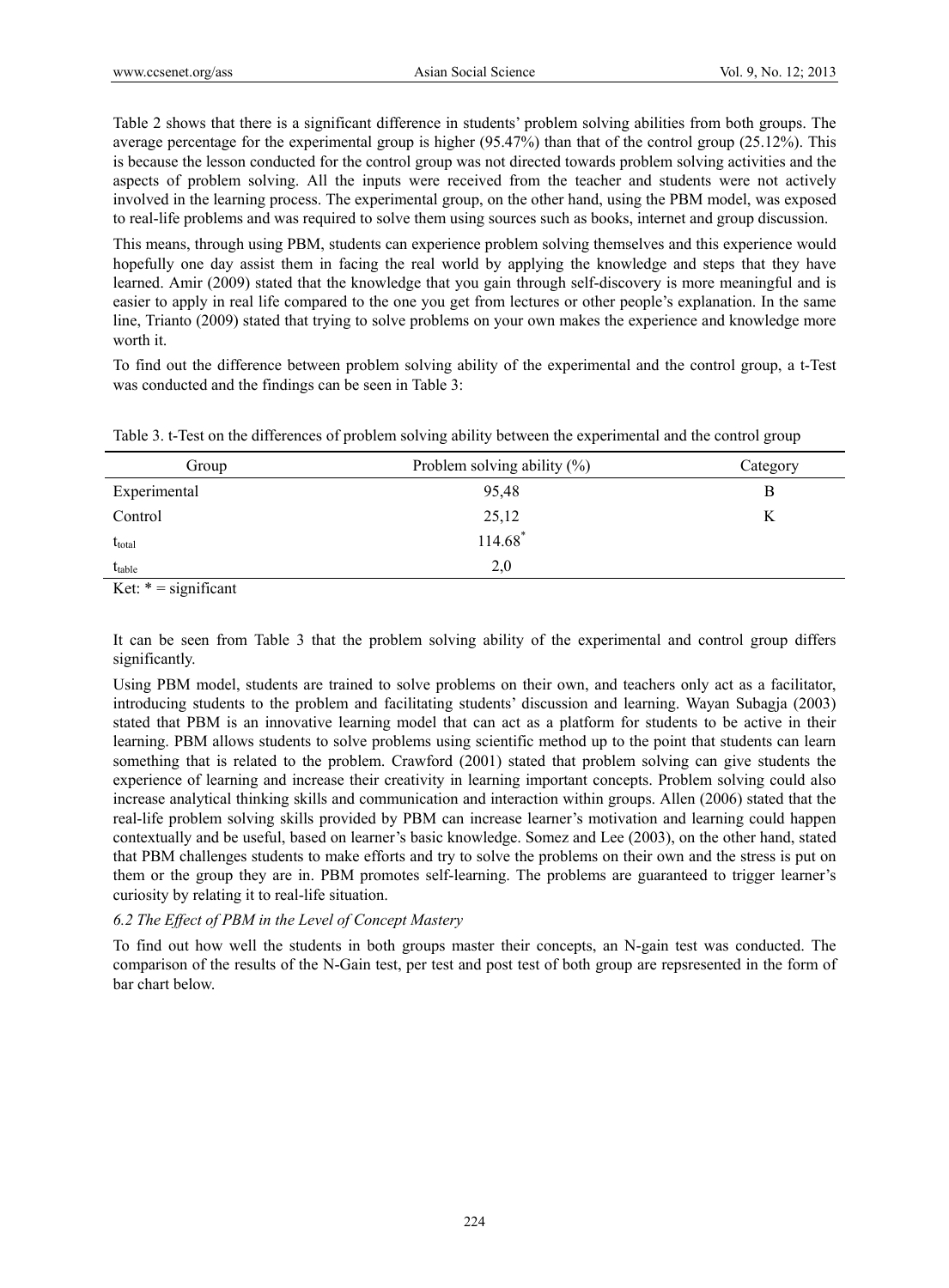

Figure 1. Students' level of concept mastery

From the bar chart, we can see that the scores for the pre and post test are higher for the experimental group (60.98 & 84.26 respectively) compared to the control group (59.66 & 79.08 respectively). This also affects the N-Gain result in which the experimental group scores a mark of 59, while the control group scores 48. This is caused by the PBM implementation in the experimental group's lesson that focuses on problem-solving, active participation from the learners to understand the thing that they are learning and connect them with the problems they are about to solve, hence the self-learning and ability to construct one's own knowledge.

To find out the difference between concept mastery level of the experimental and the control group, a t-Test was conducted and the findings can be seen in Table 4:

| Group                                                      | Concept mastery | Category |
|------------------------------------------------------------|-----------------|----------|
| Experimental                                               | 84.26           | В        |
| Control                                                    | 79.08           |          |
| $t_{\text{total}}$                                         | $2,58^*$        |          |
| $t_{table}$                                                | 2,00            |          |
| $\mathbf{V}$ of $\mathbf{A} = \mathbf{V}$ and $\mathbf{V}$ |                 |          |

Ket:  $* =$  significant

Table 4 shows that there is a significant difference between the treatment and control groups in terms of their mastering concepts. It can be said that PBM has a great potential in increasing learner's mastery of concept through active participation and involvement in learning to solve the problems prepared by the teachers. Amir (2009) stated that PBM can help students to be more efficient in solving problems, improving memory, increasing understanding, and building up knowledge relevant to the practical world.

*6.3 The Effects of Using PBM Module on Learning Products/Achievement* 

Table 5 shows learners' learning product/achievement by combing the problem solving ability with the value of post test.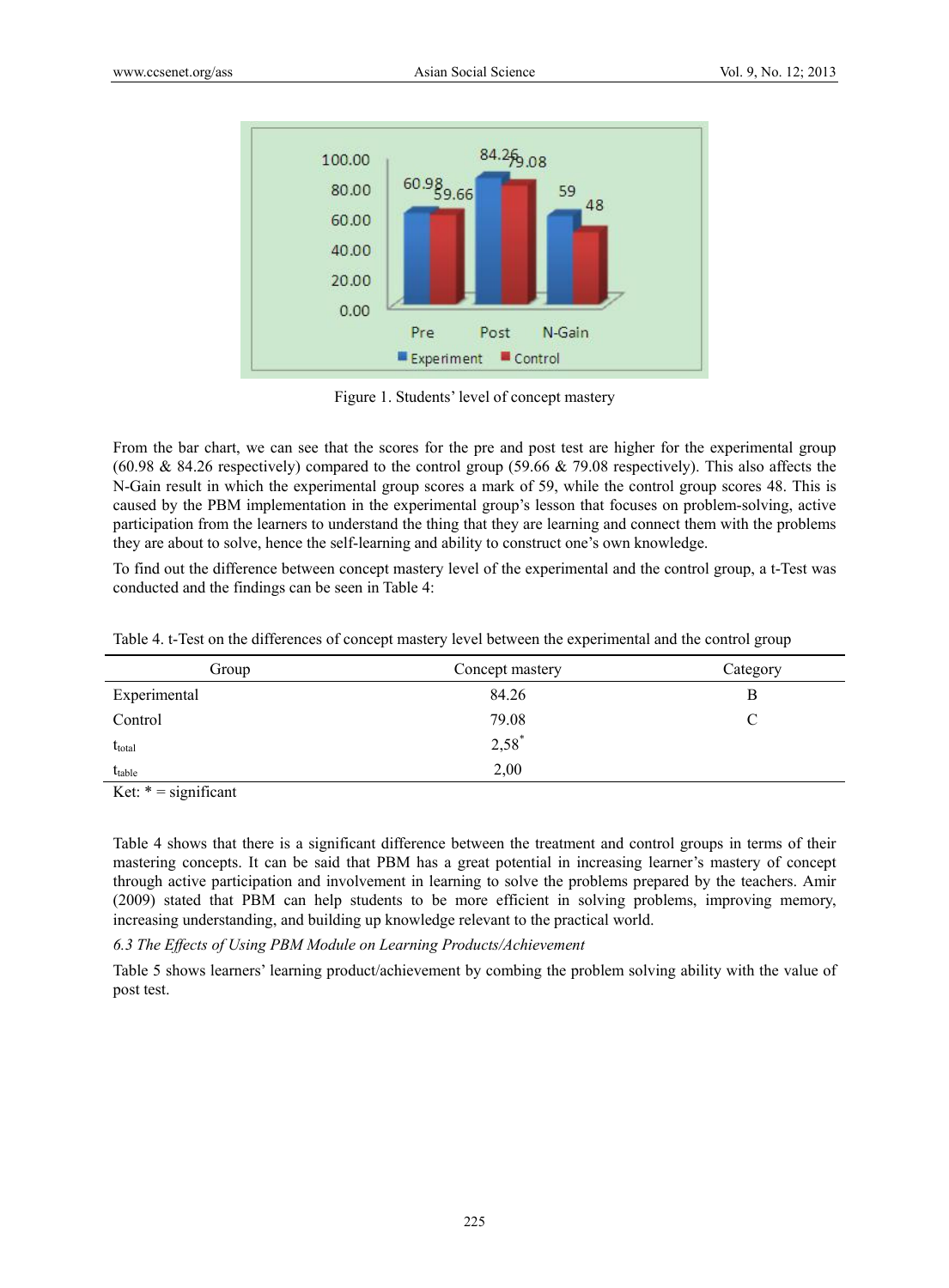| Group              | Problem Solving Skill | <b>Concept Mastery</b> | Learning Product/ | Ket  |
|--------------------|-----------------------|------------------------|-------------------|------|
|                    | $(50\%)$              | $(50\%)$               | Achievement       |      |
| Experimental       | 44,93                 | 42,13                  | 89.87             | Good |
| Control            | 12,56                 | 39,54                  | 52.10             | Low  |
| $t_{\text{total}}$ |                       |                        | $34.36^{*}$       |      |
| $t_{table}$        |                       |                        | 2.00              |      |

| Table 5. t-Test on the differences of the learning products between the experimental and the control group |  |  |
|------------------------------------------------------------------------------------------------------------|--|--|
|                                                                                                            |  |  |

Ket:  $* =$  significant

The experimental group can be seen to have achieved more than the control group with the score of 89.89 (good), while the control group scored 52.04 (low). The t-test result also shows that there is a significant difference in both group's achievement.

All in all, a lesson teaching will produce better learning products if it is both product and process-oriented. PBM focused on problem solving, in which students try on their own to solve the problems submitted using the concepts that they have learned and to connect their knowledge in order to solve the problems. A research done by Corner and Gustone (2004) and Mohd Ali (2008) shows that learning process is supported by the strategies used by learners in solving a learning task. This enables learners to understand the learning process en route in becoming a learner who is able to actively direct, monitor and evaluate his/her learning process. Trianto (2009) stated that PBM helps learners to discover and construct the knowledge themselves, through connecting it to their prior knowledge. Johnson (2006) stated that PBM improve learner's intellectual potential by teaching them the steps in thinking critically and creatively on a higher level in the context of a real world. In other words, science is not all about the intellectual aspects, but also stresses on the ability to think creatively on a higher level using various learning strategies, with teachers creatively coming up with a lesson to create the required environment to foster such learning.

# **7. Implications and Recommendation**

The study shows that using PBM can help improve learner's problem solving skills and their achievement in the subject of Biology. The level of problem-solving ability, achievement and learning product can be seen higher in the experimental group compared to the control group.

This study also recommends that teachers use the problem-based module in teaching Biology. The positive impact of this study can encourage teacher to imply more problem-based content in their lesson and classroom activities. This study has succeeded in showing that PBM has a very high content and design validity and reliability. In fact, this module can be used as an aid in increasing learner's motivation and help teachers smoothen the teaching and learning process in the classroom.

Likewise, this study may also help increase the quality of education through the innovation of learning by preparing learning module. If teachers implement this method with organization and good planning, it will not only improve students' thinking skill, but also increase the quality of science and technology in Indonesia, consistent with the aim of national education in Indonesia. Moreover, further study is recommended to examine the efficiency of this module experimentally. Studies to be conducted in the future will hopefully use more than on treated group and consider the timing, as lack of time is considered to be the limitation of this study.

# **8. Conclusion**

The PBM approved to help the students to achieve academic excellence especially for the biology subject. Furthermore, this PBM can be applied in the other teaching methods in the other subjects as well. The teachers in the schools should be expert to employ PBM in the process of teaching and learning appropriately in the classroom. This is because PBM has already proved to be one of the best approaches in teaching.

# **References**

Allen, D. (2006). Problem based learning in undergraduate science. *Project Kaleidoskop,* (IV). Retrieved July 20, 2009, from http://www.mis4.udel.edu/Pbl

Amir. (2009). *Inovasi Pendidikan Melalui PBL*. Kencana Predana Media Grup. Jakarta.

Arends, R. I. (1997). *Classroom Instructional and Management.* New York: MCGraw-Hill.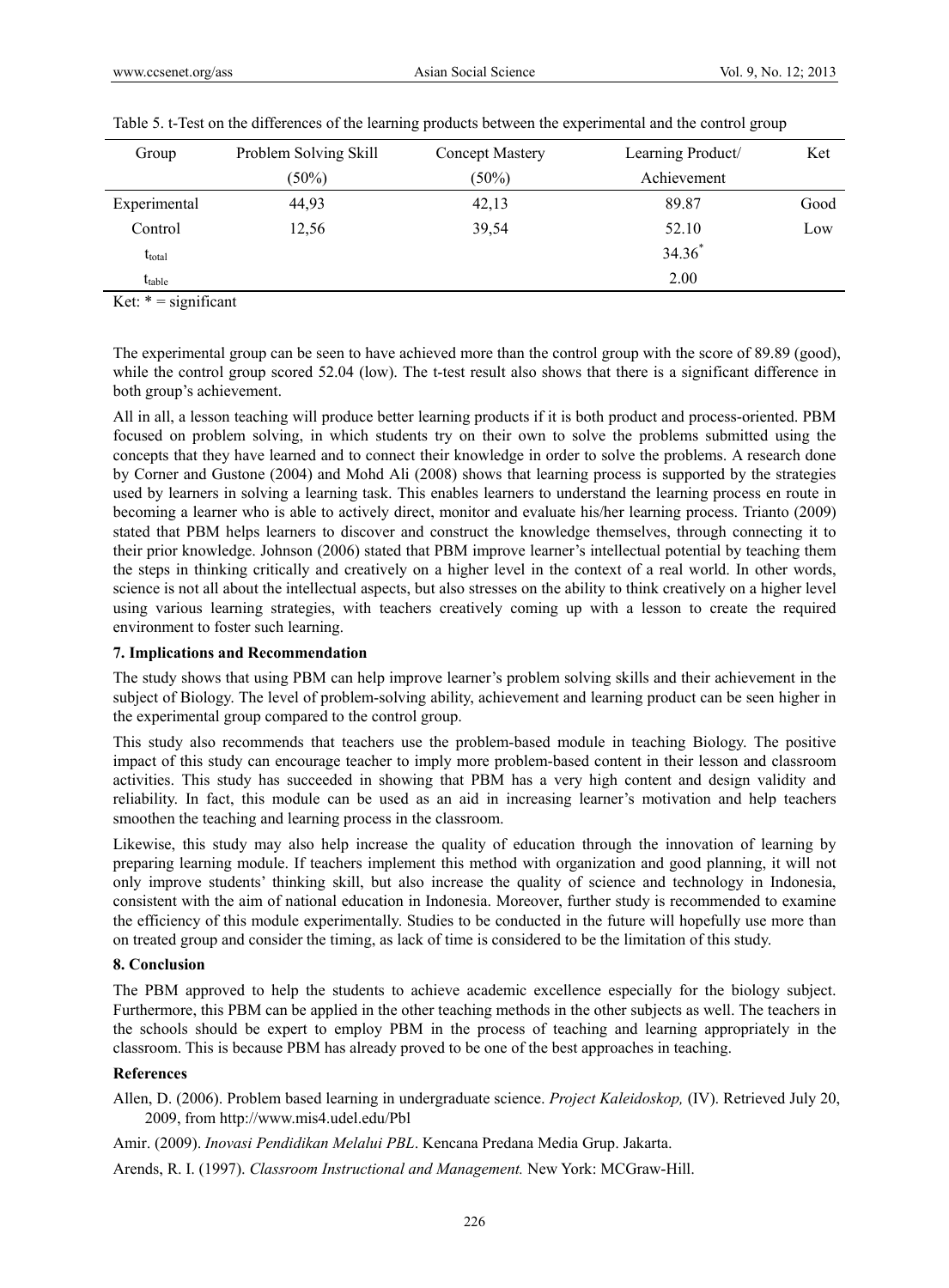- Browne, M. N., & Keeley, S. M. (1990). *Asking the Right Question: A Guide to Critical Thinking*. Edisi ke-3. New Jersey: Prentice Hall.
- Campbell, D. T., & Stanley, J. C. (1963). *Experimental and quasi-experimental designs for research*. Chicago: Rand McNally & Co.
- Chin, C., & Chia, L. (2004). Implementing project work in biology through: Problem based learning. *Journal of Biological Education, 38*(2), 69-75. Retrieved February 14, 2007, from http://www.lob.org/downloads/277.pdf http://dx.doi.org/10.1080/00219266.2004.9655904
- Chin, C., & Chia, L. (2005). *Problem-based learning: using III-structured problems in biology project work.* Wiley Interscience. Retrieved from http://www.Interscience.wiley.com
- Conner, L., & Gunstone, R. (2004). Conscious knowledge of learning: accessing learning strategies in a final year high school biology class. *International Journal of Science Education, 26*(12), 1427-1443. http://dx.doi.org/10.1080/0950069042000177271
- Crowford, M. L. (2001). *Teaching Contextually: Research, Rationale, and Techniques for improving Student Motivation and Achievement in Mathematics and Science.* Texas: CORD.
- Desmita. (2006). *Psikologi perkembangan*. Bandung: Remaja Rosda Karya.
- Duch, B. J., & Groh, S. E. (2001). Winter. The power of problem-based learning ini teaching introductory science courses. *New directions for teaching and learning,* (68).
- EviSuryawati. (2006). Peningkatan kualitas pembelajaran biologi melalui pembelajaran berbasis masalah (Problem-Based Learning). *Proseding Seminar Nasional Pendidikan IPA* 2006: Bandung. UPI.
- Ibrahim, M., & Nur, M. (2002). *Pembelajaran berdasarkan masalah*. Surabaya: UNESA University Press.
- Ismail. (2002). *Pembelajaran berdasarkan masalah* (problem based Instruction). Makalah disajikan pada pelatihan TOT Pembelajaran Kontekstual. Surabaya.
- Johnson, E. B. (2006). Contextual Teaching & Learning: Menjadikan Kegiatan Belajar- Mengajar Mengasyikkan dan Bermakna. In T. I. Setiawan, & I. Sitompul (Eds.). Bandung: Mizan Learning Center (MLC).
- Judge, S. K., Osman, K., & Yasin, S. F. (2010). Kesan Pembelajaran Berasaskan Masalah Berasaskan TMK ke atas Pencapaian, Sikap, Kemahiran Komunikasi dan Menyelesaikan Masalah pelajar dalam Mata pelajaran Biologi. *Prosiding Seminar Penyelidikan Siswazah*. Universiti Kebangsaan Malaysia.
- Kiranawati. (2007). *Pembelajaran Berdasarkan Masalah.* Retrieved January 24, 2013, from http://unisys.uii.ac.id/index.asp?
- Liliasari. (2000). *Pengembangan keterampilan berpikir kritis untuk mempersiapkan calon guru IPA memasuki era globalisasi*. Seminar Nasional Pengembangan Pendidikan MIPA di Era Globalisasi.
- Mohamad, N. B. (2012). *Kesan Pembelajaran Berasaskan Masalah Terhadap Pencapaian dan Pemikiran Kritikal dalam Topik Nutrisi.* Tesis Sarjana Pendidikan. Fakulti Pendidikan, Universiti Kebangsaan Malaysia
- Mohamad, N., Suhaimi, F. H., Das, S., Salam, A., Bujang, S. M., Kamarudin, M. A., ... Wan Zurinah, W. N. (2009). Problem-Based Learning Facilitation: New Challenges to Higher Education Educators. *International Medical Journal, 16*(4), 243-246.
- Pasek, I. N. (2008). *Pembelajaran Berbasis Masalah* (Problem Based Learning). Minggu, 20 April 2008.
- Ruggiero, V. (1988). *Teaching Thingking Across the Curriculum*. New York: Harper & RowSalkind, N. J. 2000. *Exploring research* (4th ed.). Upper Saddle River: Prentice Hall.
- Samsudin, M. A. (2008). Kesan penggunaan perancahan kognitif dalam pembelajaran berasaskan masalah terhadap metakognisi, penaakulan santifik dan pencapaian pelajar dalam mata pelajaran Fizik tingkat empat. Thesis Dr. Falsafah. Universiti Kebangsaan Malaysia.
- Setyosari, P. (2009). *Belajar Berbasis Masalah* (Problem-Based Learning). Retrieved January 25, 2010, from http://tep.ac.id/berita-106-belajar-berbasis-masalah---problembased-learning.html
- Sonmez, D., & Lee, H. (2003). *Problem based learning in science ERIC clearinghouse for science mathematics and environmental education Columbus OH.* Retrieved April 4, 2008, from http://www.vtaide.com/png/ERIC/PBL-in science/html
- Subagia, I. W. (2003). Masalah-masalah penerapan model pembelajaran sains dengan pendekatan starter